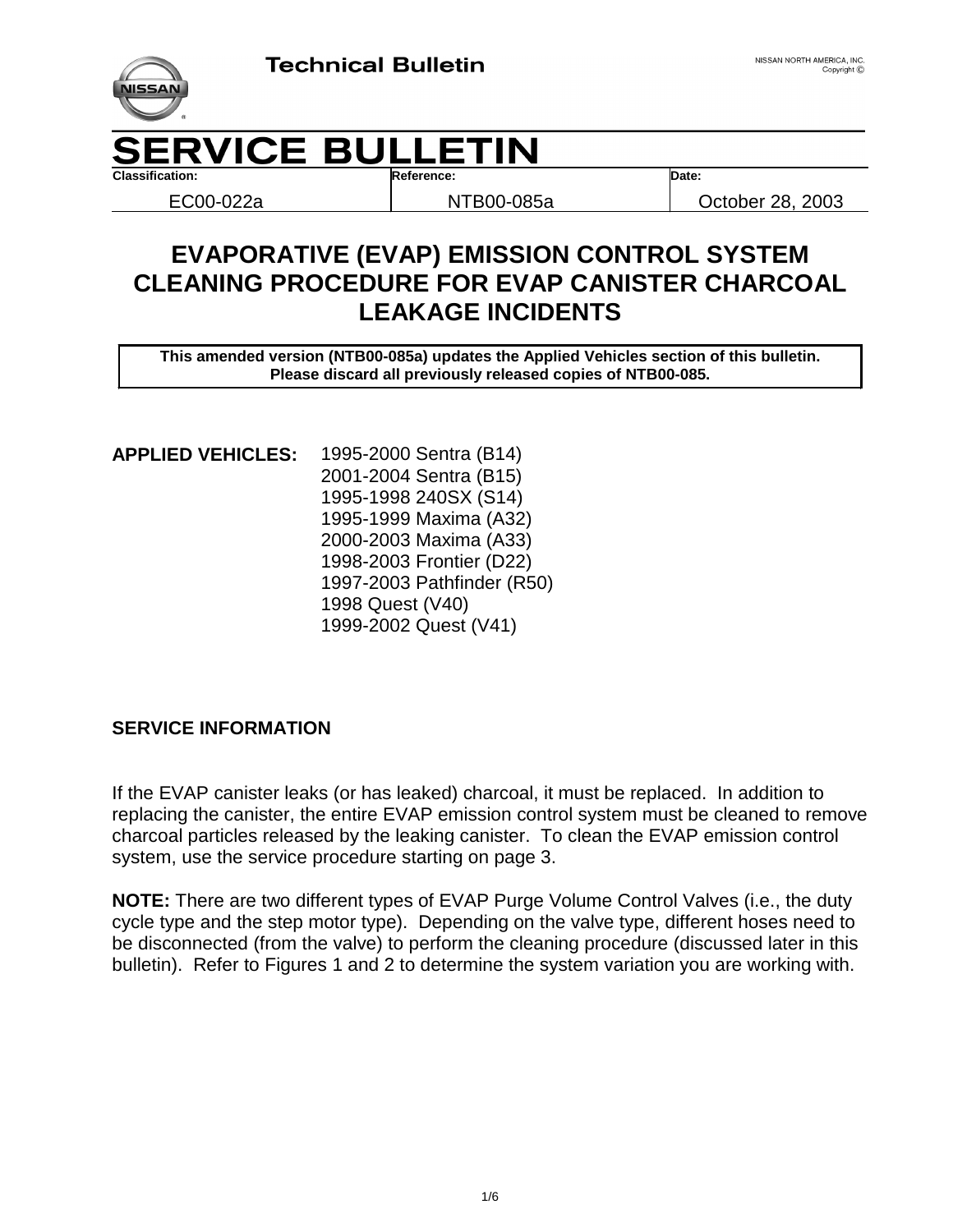

Figure 1



Figure 2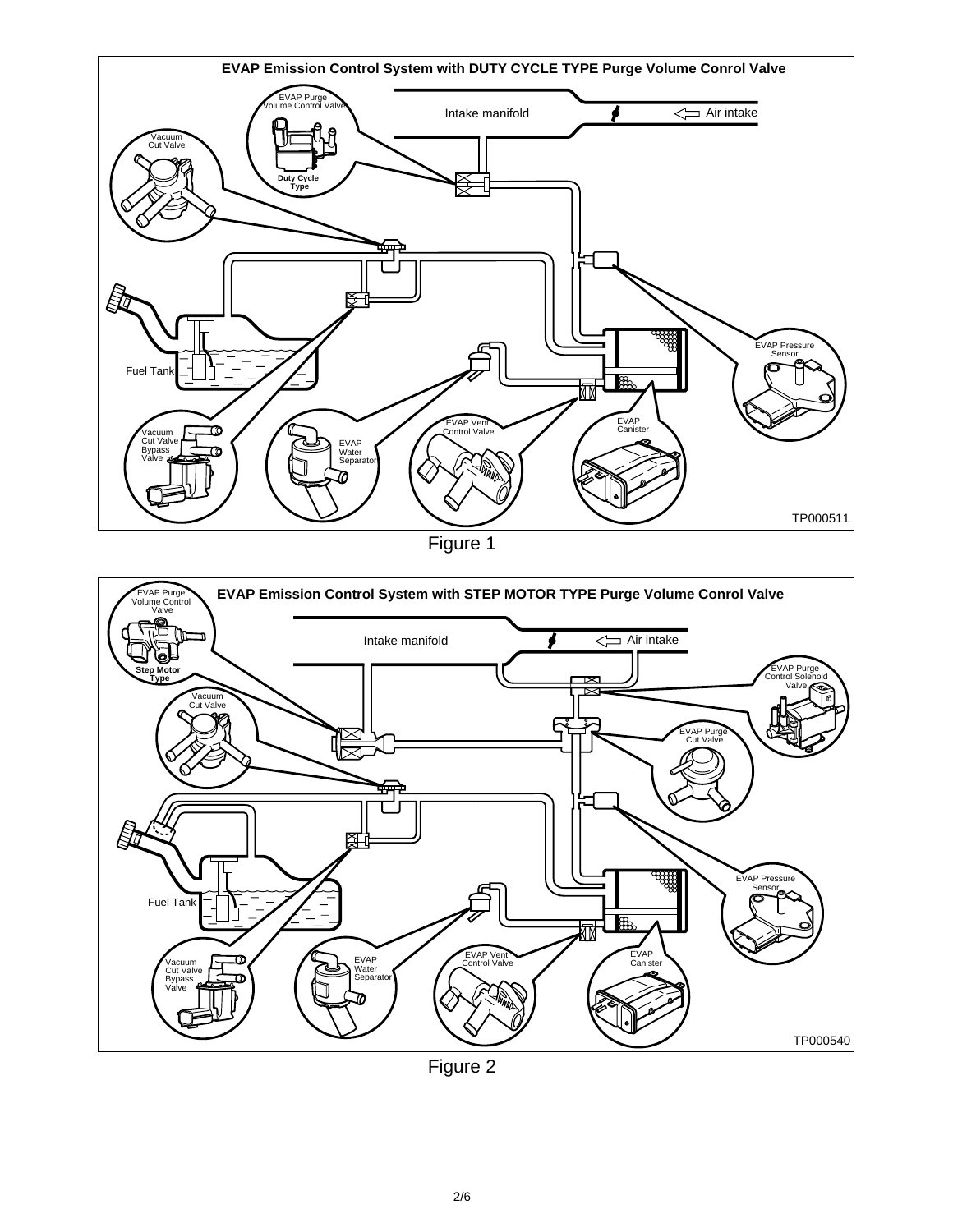#### **SERVICE PROCEDURE**

**IMPORTANT: Before disconnecting any hose, make sure you mark the hose so it can be correctly re-installed later. If a hose is incorrectly re-installed, the MIL will come on.**

1. Disconnect the vacuum hose from the EVAP System Pressure Sensor (see Figure 3).

**CAUTION:** The vacuum hose must be disconnected from the Pressure Sensor to prevent it from being damaged.



Figure 3

- 2. Disconnect the Purge hose from the EVAP canister port labeled "Purge" (see Figure 3).
- 3. Disconnect the hose from the EVAP Purge Volume Control Valve (or Purge Cut Valve, if equipped). Refer to Figures 1, 2, and 4 to determine which hose to disconnect based on the type of Purge Volume Control Valve on the vehicle (i.e., duty cycle or step motor type).

**IMPORTANT:** Before disconnecting any hose, make sure you mark the hose so it can be correctly re-installed later. If a hose is incorrectly re-installed, the MIL will come on.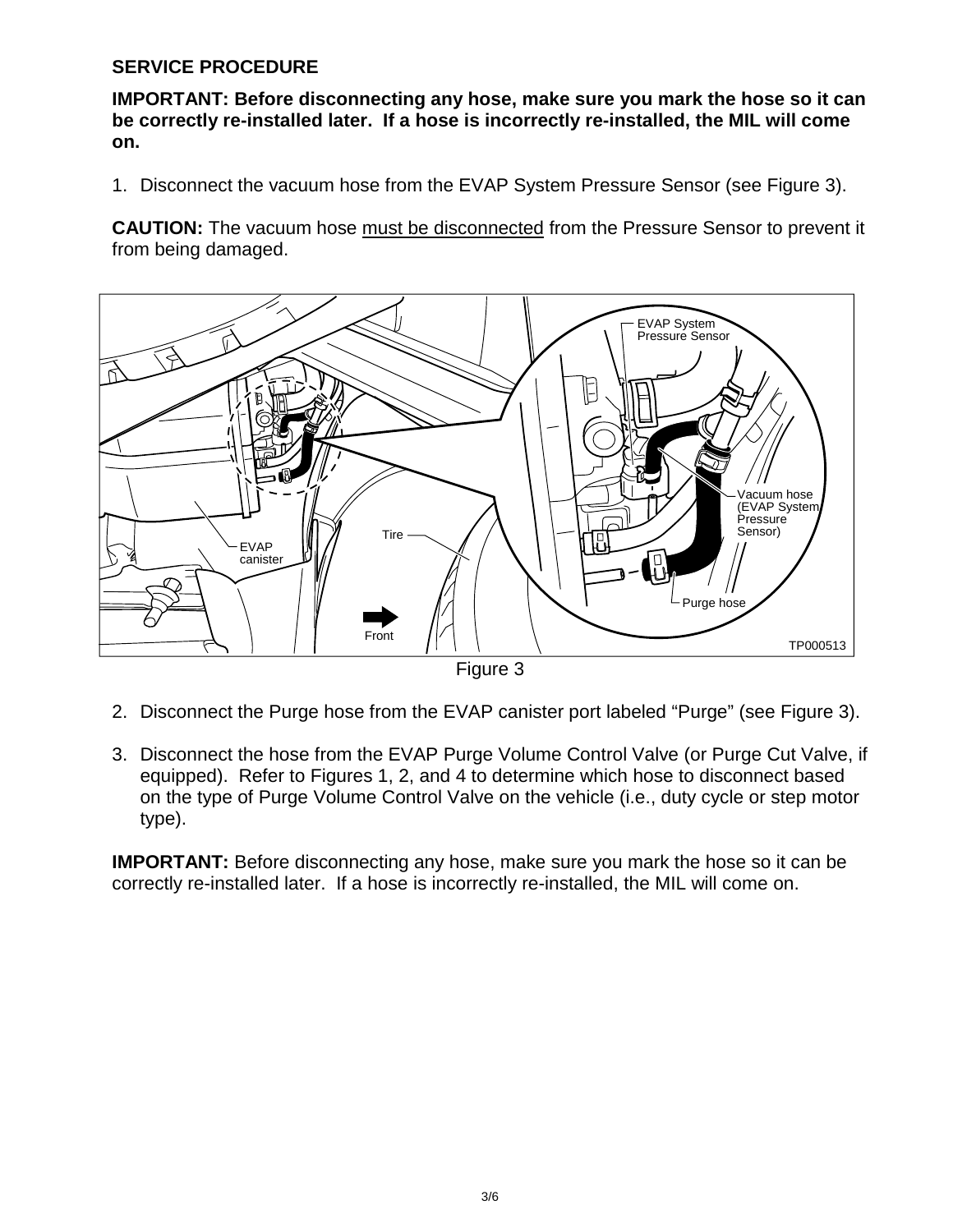

Figure 4

- 4. Clear out the underbody metal EVAP system piping to remove charcoal particles as follows:
	- A. Working at the front of the vehicle, blow air through the hose (disconnected in step 3) that leads to the EVAP canister (see Figure 5).



Figure 5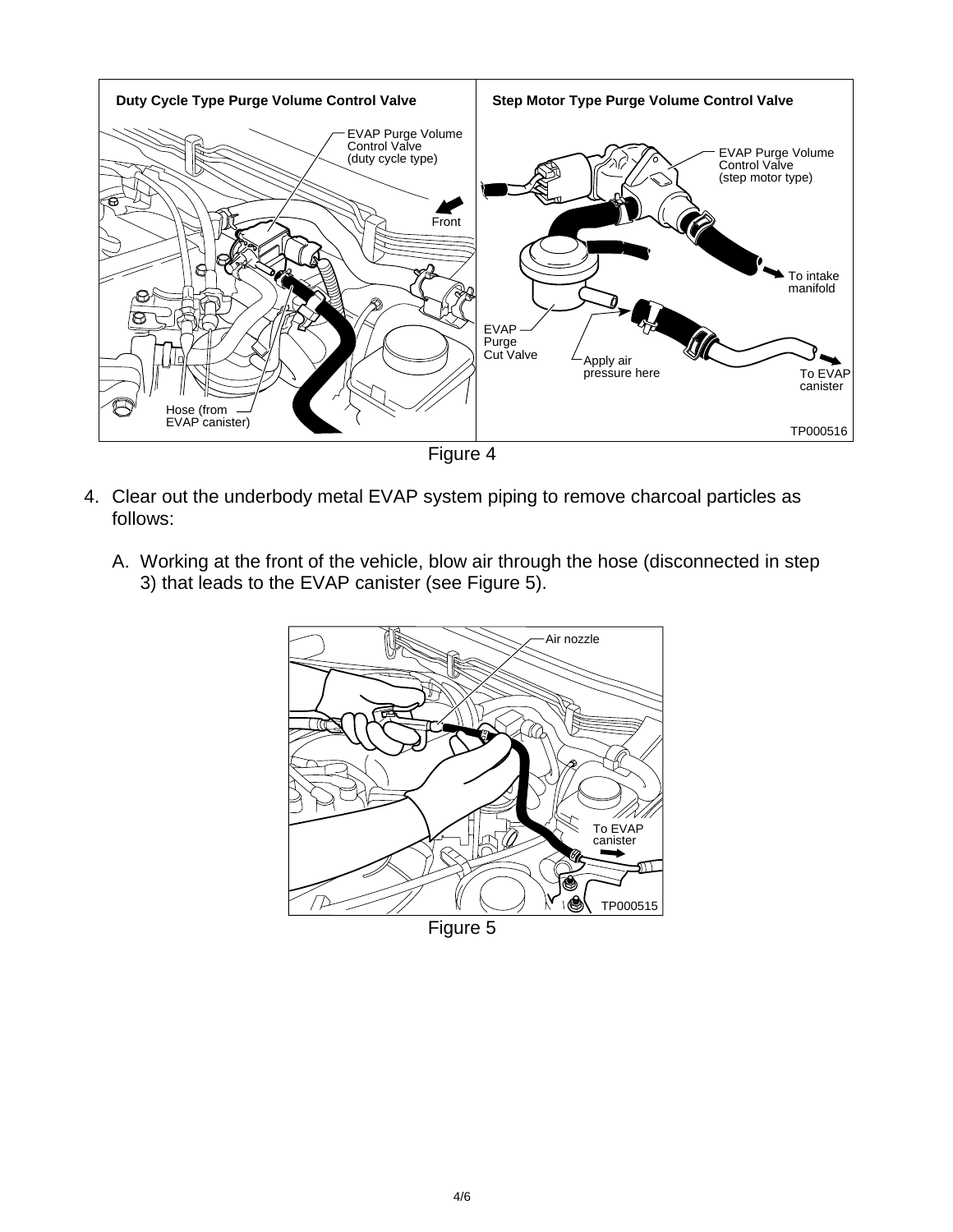B. Cover the EVAP System Pressure Sensor hose with your finger, then blow air through the Purge hose/EVAP system piping to remove charcoal particles (see Figure 6).



C. Repeat steps A and B until ALL charcoal particles are removed.

If all charcoal particles cannot be removed from the EVAP system piping using this method, remove the piping from the vehicle. Then blow air through the piping while moving it in different positions until all particles are removed. If this does not work, replace the underbody piping.

- 5. Inspect the following components (refer to Figures 1 and 2) for charcoal particles. If charcoal particles are found, carefully remove the particles from the component(s) and the hoses that connect to them.
	- Purge Volume Control Valve
	- Purge Cut Valve (if equipped)
	- EVAP System Pressure Sensor
	- Vent Control Valve
	- Vacuum Cut Valve Bypass Valve
	- Vacuum Cut Valve
	- Water Separator (and associated hoses)

#### **IMPORTANT REMINDER: Before disconnecting any hose, make sure you mark the hose so it can be correctly re-installed later. If a hose is incorrectly reinstalled, the MIL will come on.**

**NOTE:** It is very important to remove all charcoal particles as it only takes a small amount of particles to store DTCs and cause the MIL to turn on. If you cannot remove all charcoal particles, replace the contaminated (un-cleanable) component(s).